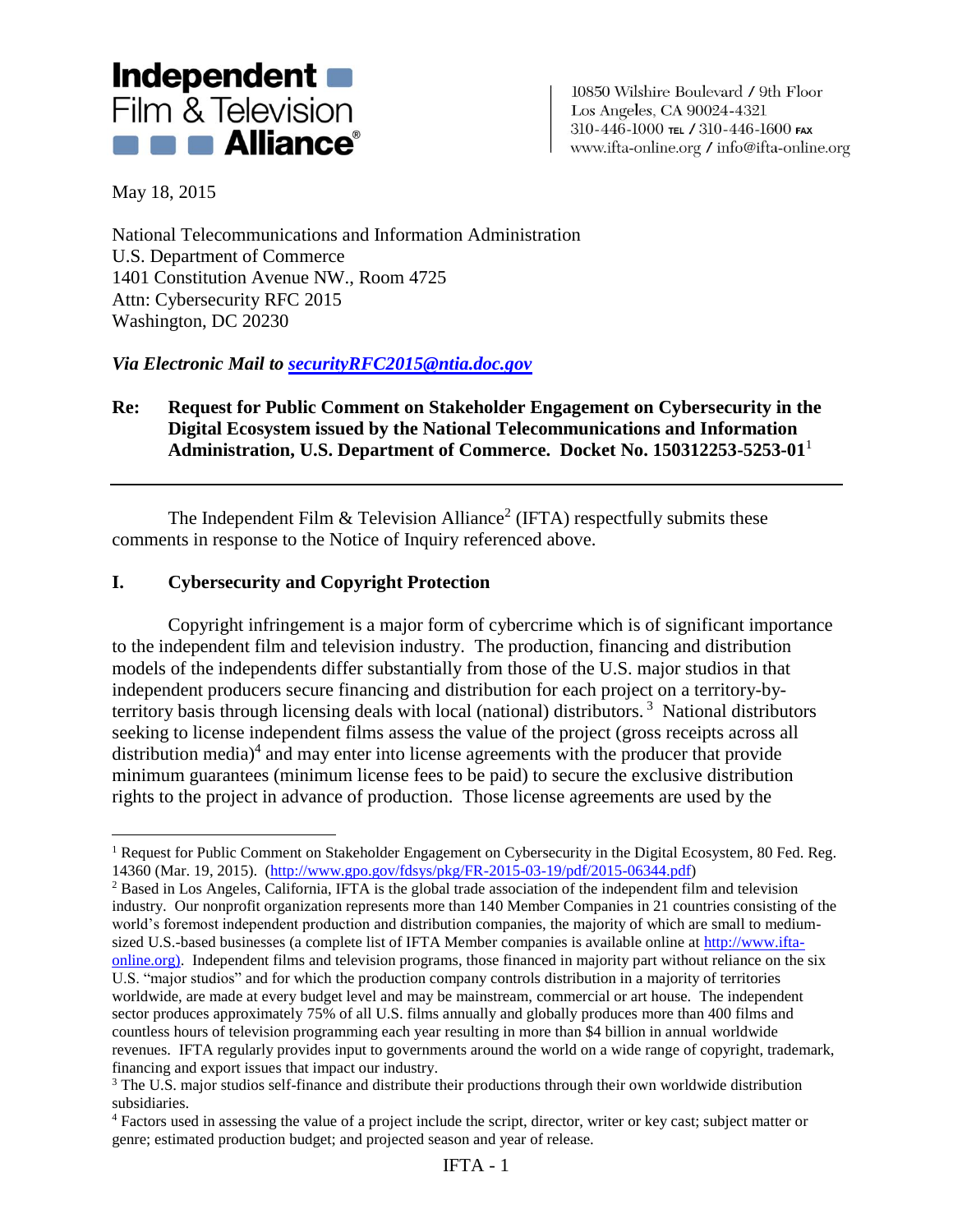producer as collateral for production loans to fund the production. Such financing deals depend largely on the confidence of local distributors and financiers that they will recoup on their investment from the exploitation of the completed film; which is significantly diminished when a film is the subject of rampant online piracy. Therefore, without proper copyright protection, independent producers would not be able to obtain the production financing required to create their content.

Expanded opportunity for online distribution of film and television programming has expanded the scope of online theft and diminished the ability of any producer to protect his work long enough to even repay third-party investments. Thus, the need for effective cybersecurity measures to protect rights holders and consumers is urgent. Copyright protection must be included in any cybersecurity discussion because: 1) cyber-attacks are a major source of unauthorized audiovisual content; 2) users who access unauthorized content are subject to malware and other threats; and 3) basic indicators of authenticity attached to sites that feature only illegally obtained content builds trust among unwitting users.

#### **a. Source of Unauthorized Content**

Cybersecurity plays a major role in how illegal copies of digital content are obtained.<sup>5</sup> Recent technological improvements have provided additional opportunities for audiovisual content owners to reach their consumers through various digital distribution platforms.<sup>6</sup> However, by making high-quality digital files available, companies are opening themselves up to the significant risks that such files will be obtained through unauthorized means and then redistributed broadly over the Internet to millions of would-be paying consumers.<sup>7</sup> It is important to engage all stakeholders in the discussion of cybersecurity, including smaller copyright owners who have not had the benefit of established security standards to address these risks.

### **b. Threats to Consumers**

In addition to the significant harm to the creative industries, particularly independent producers, online copyright infringement poses substantial dangers to consumers who, either knowingly or unknowingly, access this unauthorized content. Reports have shown that 97% of illegal streaming websites contain malware.<sup>8</sup> Unlike traditional scamming methods in which a user has to make a conscious decision to open a suspicious email or link, malware through illegal streaming is activated in the background while the user is immersed in the viewing experience, and the hacker is able to obtain access through the P2P protocol.<sup>9</sup> These illegal streaming websites do not provide the security protocols offered by legitimate online distributors leaving unknowing users vulnerable to attack. 10

 $\overline{a}$ 

<sup>5</sup> *See* Andrew Wallstein, "Sony's New Movies Leak Online Following Hack Attack", *Variety*, November 29, 2014, available at [http://variety.com/2014/digital/news/new-sony-films-pirated-in-wake-of-hack-attack-1201367036/.](http://variety.com/2014/digital/news/new-sony-films-pirated-in-wake-of-hack-attack-1201367036/) <sup>6</sup> *See* "Broadcom Launches Enhanced 5G WiFi Video Streaming for the Home", January 6, 2014, available at [http://www.broadcom.com/press/release.php?id=s817141.](http://www.broadcom.com/press/release.php?id=s817141)

<sup>7</sup> *See* Todd Spangler, "Top 20 Most Pirated Movies of 2014 Led by *Wolf of Wall Street*, *Frozen*, *Gravity*", *Variety*, December 28, 2014, available at [http://variety.com/2014/digital/news/top-20-most-pirated-movies-of-2014-led-by](http://variety.com/2014/digital/news/top-20-most-pirated-movies-of-2014-led-by-wolf-of-wall-street-frozen-gravity-1201388403/)[wolf-of-wall-street-frozen-gravity-1201388403/.](http://variety.com/2014/digital/news/top-20-most-pirated-movies-of-2014-led-by-wolf-of-wall-street-frozen-gravity-1201388403/)

<sup>8</sup> *See* AISP Working Paper, "Illegal Streaming and Cyber Security Risks: A Dangerous Status Quo?", Autumn 2014, available at [http://cryptome.org/2014/09/illegal-streaming-malware-epoch-times-full-14-0923.pdf.](http://cryptome.org/2014/09/illegal-streaming-malware-epoch-times-full-14-0923.pdf) 9 *Id.*

<sup>10</sup> *Id.*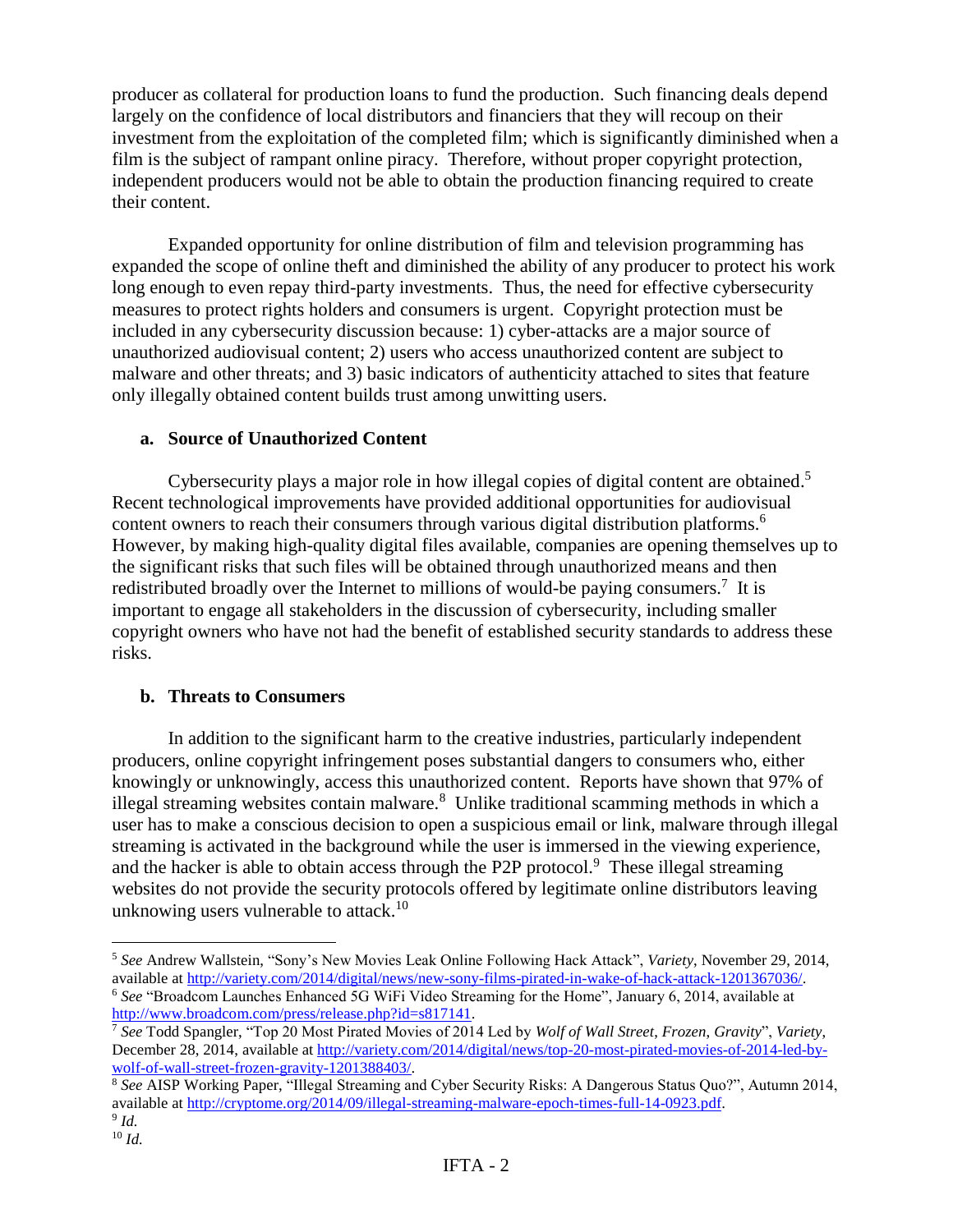#### **c. Indicia of Authenticity**

Some pirate sites offer sophisticated user interfaces that give an air of legitimacy, which may lead a misinformed user to believe that the site and content offerings are "legitimate" when in fact the user is being exposed to cybersecurity threats by viewing unauthorized films and television programming.<sup>11</sup> Furthermore, pirate websites will often use legitimate payment processors (and their logos) or feature advertisements in order to create the perception of authenticity and generate revenue.<sup>12</sup> In response, U.S. industry has recently adopted the payment system operators' "Best Practices to Address Copyright Infringement and the Sale of Counterfeit Products on the Internet<sup>"13</sup> and the "Best Practices Guidelines for Ad Networks to Address" Piracy and Counterfeiting."<sup>14</sup> Both are intended to reduce online infringement by making counterfeiting and infringement a less profitable business by cutting off revenue to sites that are "principally dedicated to selling counterfeit goods or engaging in copyright piracy and have no substantial non-infringing uses<sup>"15</sup> and eliminating the indicia of credibility that attaches to rogue sites from legitimate advertisements, credit card logos and payment processing.

#### **II. Voluntary Initiatives in Cybersecurity**

 $\overline{a}$ 

IFTA supports the use of private voluntary agreements as one tool to reduce cybercrimes, including copyright infringement, and make consumers aware of the availability of legitimate content. However, voluntary agreements can easily fall short of offering full protection to consumers or to individual rights holders who urgently need to address the theft and proliferation online of a single title. Even in the best circumstances, voluntary agreements may fail to meet their objectives through simple failure by service providers to act in line with "Best Practices." Government must fill the gaps by leading the effort to ensure that any voluntary initiatives are robust and effective.

Given the technological complexities of all cybercrimes, including copyright infringement, as well as the social and financial implications, it is imperative to ensure that any such process has the direct involvement of all stakeholders – including content owners, technology companies, ISPs, advertisers and ad placement agencies, payment processors, consumer groups, governments, and international governmental originations – in crafting effective means to recognize and prevent online infringement. The government must act as convener of such groups and exercise oversight to ensure that all stakeholders are actively included and involved in "industry at large" discussions and solutions.

- <sup>12</sup> *See* "Online Pirates Thrive on Legitimate Ad Dollars", *Los Angeles Times*, June 3, 2014, available at [http://www.latimes.com/business/la-fi-0604-piracy-ddvertising-20140603-story.html#page=1.](http://www.latimes.com/business/la-fi-0604-piracy-ddvertising-20140603-story.html#page=1)
- <sup>13</sup> *See* 2012 U.S. Intellectual Property Enforcement Coordinator Joint Strategic Plan, available at [http://www.whitehouse.gov/sites/default/files/omb/IPEC/ipec\\_two-year\\_anniversary\\_report.pdf.](http://www.whitehouse.gov/sites/default/files/omb/IPEC/ipec_two-year_anniversary_report.pdf)

<sup>&</sup>lt;sup>11</sup> See Jeff Stone, "Is Popcorn Time Safe? Pirate Bay, Netflix Comparisons Provide Little Legal Clarification", *International Business Times*, September 20, 2014, available at [http://www.ibtimes.com/popcorn-time-safe-pirate](http://www.ibtimes.com/popcorn-time-safe-pirate-bay-netflix-comparisons-provide-little-legal-clarification-1692417)[bay-netflix-comparisons-provide-little-legal-clarification-1692417.](http://www.ibtimes.com/popcorn-time-safe-pirate-bay-netflix-comparisons-provide-little-legal-clarification-1692417)

<sup>14</sup> *See* "Coming Together to Combat Online Piracy" posted by *Victoria Espinel, U.S. Intellectual Property Enforcement Coordinator,* available at [http://www.whitehouse.gov/blog/2013/07/15/coming-together-combat](http://www.whitehouse.gov/blog/2013/07/15/coming-together-combat-online-piracy-and-counterfeiting)[online-piracy-and-counterfeiting.](http://www.whitehouse.gov/blog/2013/07/15/coming-together-combat-online-piracy-and-counterfeiting)

<sup>&</sup>lt;sup>15</sup> Best Practices Guidelines for Ad Networks to Address Piracy and Counterfeiting (developed by 24/7 Media, Adtegrity, AOL, Condé Nast, Google, Microsoft, SpotXchange, and Yahoo!)